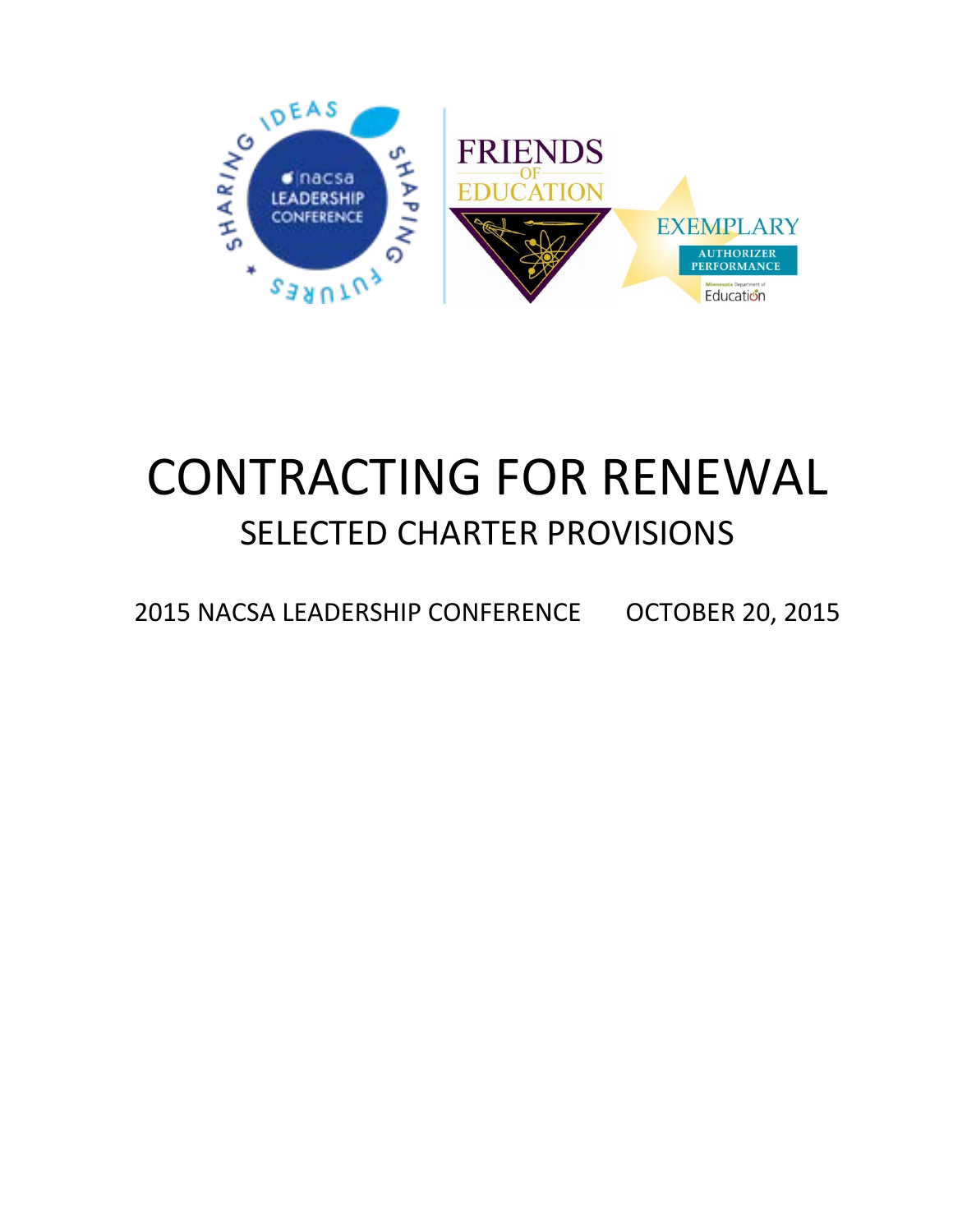## **Authorizer Monitoring**

- 1. Oversight Responsibilities of Authorizer. Authorizer shall monitor and evaluate the School's academic, financial, operational, and student performance, including the School's compliance with this Contract and Applicable Law. Authorizer shall monitor and evaluate School performance using the criteria, processes, and procedures set forth generally in Article VI and Exhibit M.
- 2. The School agrees that, in the spirit of continuous improvement, Authorizer may monitor and evaluate any indicator of academic, financial, operational, and student performance, including indicators not expressly set forth in this Contract, which shall inform Authorizer's evaluation of the School and the School's continuous improvement plan.

## **Authorizer Access to Information and Use of Third Parties**

3. School Cooperation and Use of Third Parties. The School agrees to cooperate with and assist Authorizer or its designee in providing the access, information, and data Authorizer requires at Authorizer' sole discretion in executing this Contract. The School understands and agrees that Authorizer may contract with a third party to perform any of Authorizer' oversight functions.

## **Conditions for Renewal / Considerations Determining Renewal**

- 4. Contract Renewal.
	- a. Considerations Determining Renewal. The School acknowledges that improving all pupil learning and all student achievement<sup>[1](#page-1-0)</sup> is the most important factor Authorizer will consider in determining Contract renewal, which determination shall be based substantially on the School's attainment of its academic outcomes/goals identified in Exhibit F. Authorizer will also consider any compelling evidence of improved pupil learning and student achievement for all students on Department of Education measures other than the attainment of outcomes/goals specified in Exhibit F.
	- b. Authorizer will consider other factors in its renewal determination, which factors are considered secondary to improving all pupil learning and all student achievement. Specifically, Authorizer will consider the achievement of any additional statutory purposes identified in Exhibit D, and financial and operational performance obligations and compliance with Applicable Law as set forth in this Contract.
	- c. The School will be eligible for renewal only if the School has improved pupil performance and student achievement for all students, notwithstanding superior performance in financial, operations, governance, or legal compliance factors.

<span id="page-1-0"></span> $\overline{a}$  $1$  The primary purpose of Minnesota charter schools is to "improve all pupil learning and all student achievement," Minn. Stat. 124E.01.